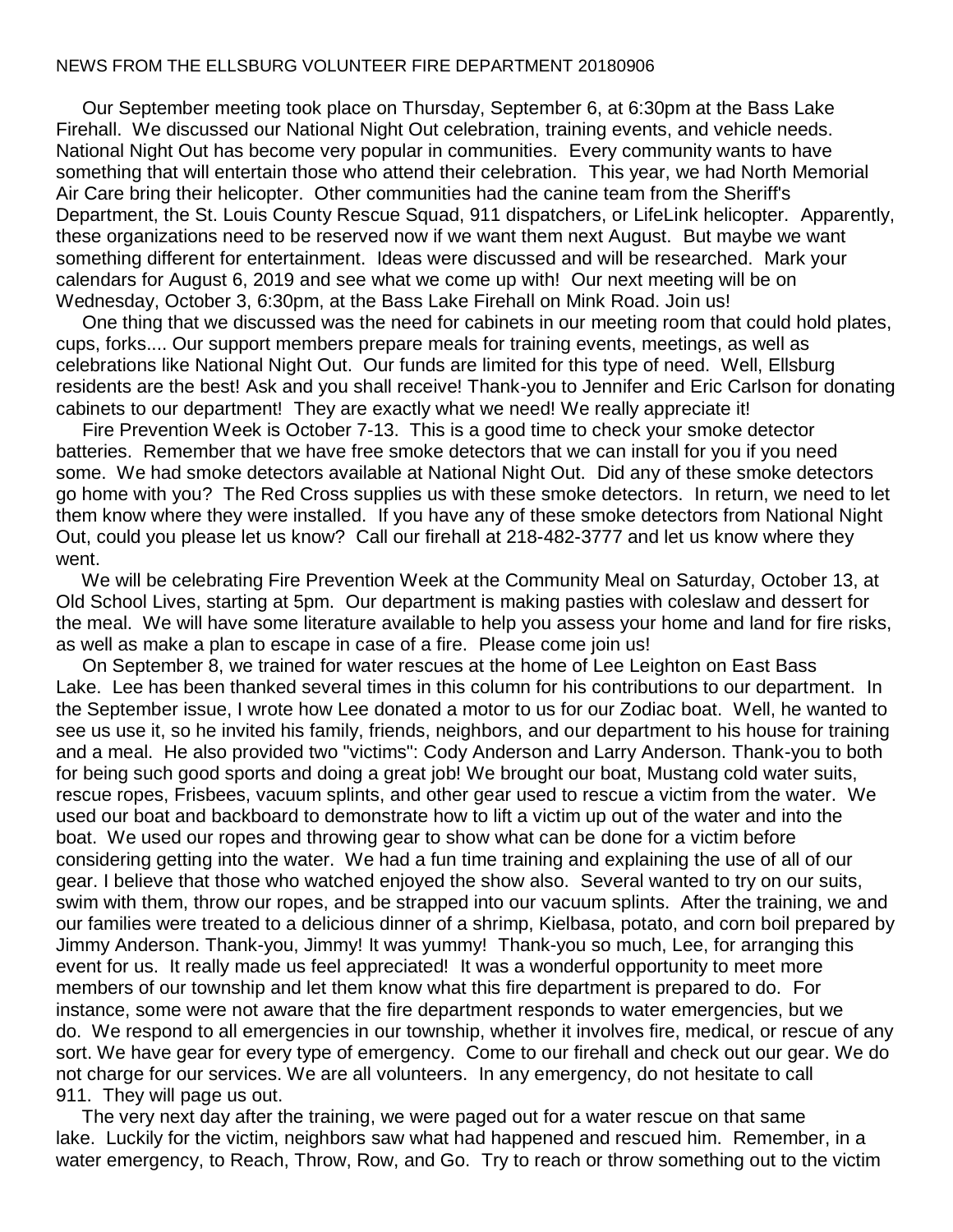first. Reach a pole, paddle, net, or similar object to pull the victim to safety. Throw a rope, flotation cushion, Styrofoam noodle, or similar object for the victim to hold on to. Row out in a canoe or kayak or go in a boat and let the victim hold onto the craft. Turn off your motor to prevent propeller injuries. Be careful that you do not capsize yourself when helping the victim. As a last resort, swim out to the victim. Victims in the water can become panicked and pull the rescuer under the water. Do not become another victim! Remember your life jacket! In this rescue, the neighbors used kayaks to bring a life jacket to the victim and tow him to shore. Perfect rescue! Congratulations! You saved his life!

 Many homeowners clear their land in the Fall by burning the fallen leaves and brush. Burning should take place in a metal 55 gallon drum that is placed in an open area free of overhanging trees or brush, and away from anything that can burn from sparks. Keep the piles of leaves that you burn small. You can keep adding leaves as they burn down, but a small pile in a drum can help prevent sparks from escaping. Look around your area occasionally to make sure nothing else has caught fire from sparks. We have been called to respond to a cabin fire which started from sparks from a campfire. People were sitting by and attending the campfire properly, but did not notice that some sparks had drifted behind them and ignited the cabin. Be mindful of the direction of the wind. Never burn trash. This is illegal because of the toxic fumes that are released. Even paper and cardboard can contain plastics, glues, and chemicals that are toxic. Burning leaves, brush, wood, and other vegetation also creates smoke that can be harmful to humans. Dust, soot, mold, and other solid materials can be inhaled deep into the lung tissue and cause wheezing, chest pain, shortness of breath, and long term respiratory problems. The particles in the smoke can irritate the eyes, nose, and throat of healthy individuals, but cause more serious problems for children, elderly, and those with asthma, lung, or heart disease. Stay upwind of what is burning, and consider wearing some type of respiratory protection. Do not inhale smoke! Keep children away from anything that is burning. Their airways are much smaller than those of an adult. Make sure that your fire is completely extinguished before you leave the area. Drown the ashes with water. If trouble arises, call 911! We will be there!